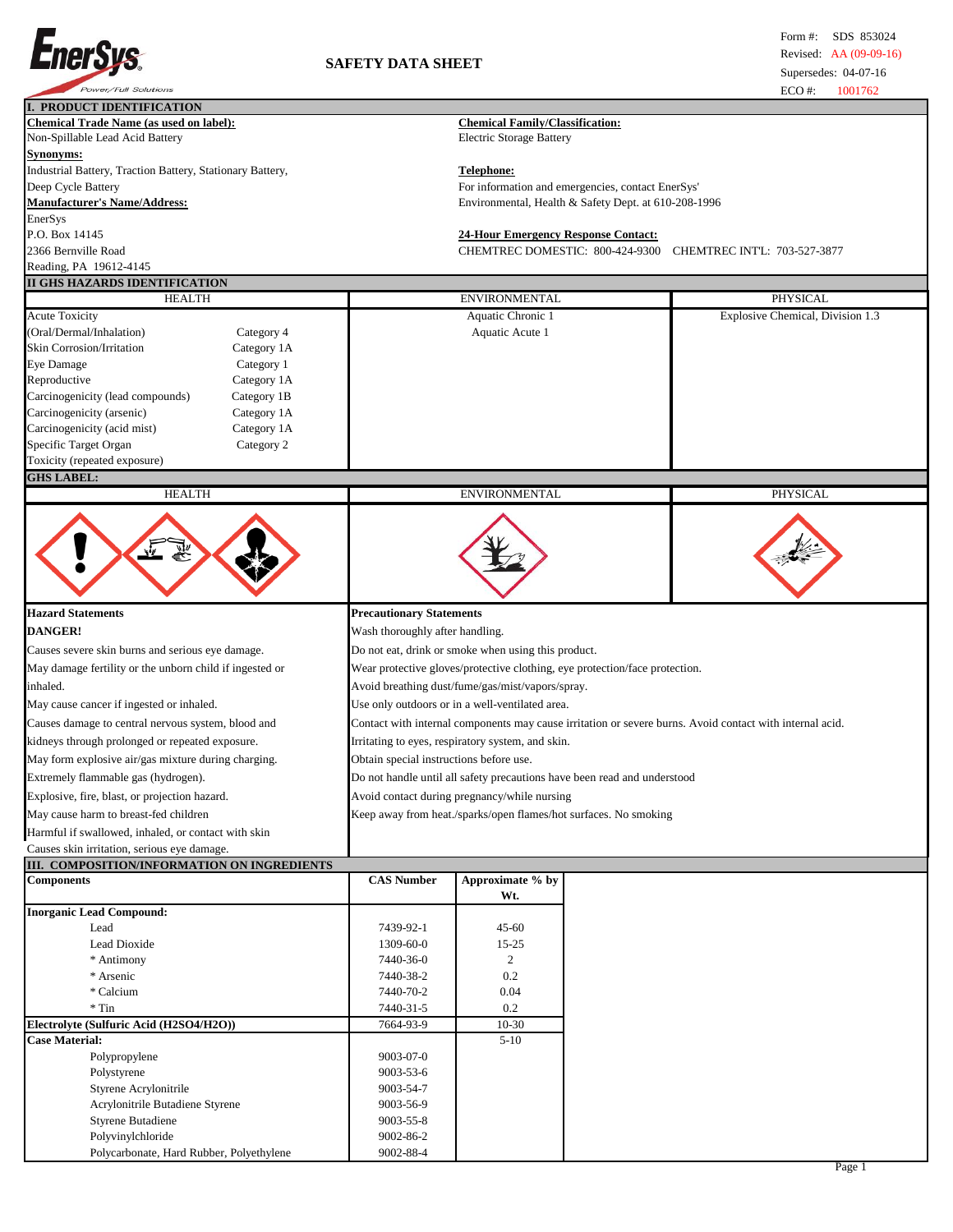

 **SAFETY DATA SHEET**

| <i>"ower/rull solutions</i>                                                                                                                                                |           |                                                       | $ECO \#$<br>1001762 |  |  |
|----------------------------------------------------------------------------------------------------------------------------------------------------------------------------|-----------|-------------------------------------------------------|---------------------|--|--|
| Other:                                                                                                                                                                     |           |                                                       |                     |  |  |
| Silicon Dioxide (Gel batteries only)                                                                                                                                       | 7631-86-9 | $1 - 5$                                               |                     |  |  |
| Sheet Molding Compound                                                                                                                                                     |           |                                                       |                     |  |  |
| (Glass reinforced polyester)                                                                                                                                               |           |                                                       |                     |  |  |
| Inorganic lead and electrolyte (sulfuric acid) are the primary components of every battery manufactured by EnerSys.                                                        |           |                                                       |                     |  |  |
| Other ingredients may be present dependent upon battery type. Contact your EnerSys representative for additional information.                                              |           |                                                       |                     |  |  |
| IV. FIRST AID MEASURES                                                                                                                                                     |           |                                                       |                     |  |  |
| nhalation:                                                                                                                                                                 |           |                                                       |                     |  |  |
| Sulfuric Acid: Remove to fresh air immediately. If breathing is difficult, give oxygen. Consult a physician.                                                               |           |                                                       |                     |  |  |
| Lead: Remove from exposure, gargle, wash nose and lips; consult physician.                                                                                                 |           |                                                       |                     |  |  |
|                                                                                                                                                                            |           |                                                       |                     |  |  |
| <b>Ingestion:</b><br>Sulfuric Acid: Give large quantities of water; do not induce vomiting or aspiration into the lungs may occur and can cause permanent injury or death; |           |                                                       |                     |  |  |
|                                                                                                                                                                            |           |                                                       |                     |  |  |
| consult a physician.                                                                                                                                                       |           |                                                       |                     |  |  |
| Lead: Consult physician immediately.                                                                                                                                       |           |                                                       |                     |  |  |
| Skin:                                                                                                                                                                      |           |                                                       |                     |  |  |
| Sulfuric Acid: Flush with large amounts of water for at least 15 minutes; remove contaminated clothing completely, including shoes.                                        |           |                                                       |                     |  |  |
| If symptoms persist, seek medical attention. Wash contaminated clothing before reuse. Discard contaminated shoes.                                                          |           |                                                       |                     |  |  |
| Lead: Wash immediately with soap and water.                                                                                                                                |           |                                                       |                     |  |  |
| <b>Eyes:</b>                                                                                                                                                               |           |                                                       |                     |  |  |
| Sulfuric Acid and Lead: Flush immediately with large amounts of water for a least 15 minutes while lifting lids                                                            |           |                                                       |                     |  |  |
| Seek immediate medical attention if eyes have been exposed directly to acid.                                                                                               |           |                                                       |                     |  |  |
| V. FIRE FIGHTING MEASURES                                                                                                                                                  |           |                                                       |                     |  |  |
| Flash Point: N/A                                                                                                                                                           |           | <b>Flammable Limits:</b> LEL = $4.1\%$ (Hydrogen Gas) | $UEL = 74.2%$       |  |  |
| Extinguishing Media: CO2; foam; dry chemical. Do not use carbon dioxide directly on cells. Avoid breathing vapors. Use appropriate media for surrounding fire.             |           |                                                       |                     |  |  |
| <b>Special Fire Fighting Procedures:</b>                                                                                                                                   |           |                                                       |                     |  |  |
| If batteries are on charge, shut off power. Use positive pressure, self-contained breathing apparatus. Water applied to electrolyte generates                              |           |                                                       |                     |  |  |
| heat and causes it to spatter. Wear acid-resistant clothing, gloves, face and eye protection.                                                                              |           |                                                       |                     |  |  |
| But note that strings of series connected batteries may still pose risk of electric shock even when charging equipment is shut down.                                       |           |                                                       |                     |  |  |
| <b>Jnusual Fire and Explosion Hazards:</b>                                                                                                                                 |           |                                                       |                     |  |  |
| Highly flammable hydrogen gas is generated during charging and operation of batteries. To avoid risk of fire or explosion, keep sparks or other                            |           |                                                       |                     |  |  |
| sources of ignition away from batteries. Do not allow metallic materials to simultaneously contact negative and positive terminals of cells and                            |           |                                                       |                     |  |  |
| batteries. Follow manufacturer's instructions for installation and service.                                                                                                |           |                                                       |                     |  |  |
| VI. ACCIDENTAL RELEASE MEASURES                                                                                                                                            |           |                                                       |                     |  |  |
| <b>Spill or Leak Procedures:</b>                                                                                                                                           |           |                                                       |                     |  |  |
| Stop flow of material, contain/absorb small spills with dry sand, earth, and vermiculite. Do not use combustible materials. If possible, carefully                         |           |                                                       |                     |  |  |
| neutralize spilled electrolyte with soda ash, sodium bicarbonate, lime, etc. Wear acid-resistant clothing, boots, gloves, and face shield. Do not                          |           |                                                       |                     |  |  |
|                                                                                                                                                                            |           |                                                       |                     |  |  |
| allow discharge of unneutralized acid to sewer. Acid must be managed in accordance with local, state, and federal requirements.                                            |           |                                                       |                     |  |  |
| Consult state environmental agency and/or federal EPA.                                                                                                                     |           |                                                       |                     |  |  |
| VII. HANDLING AND STORAGE<br><b>Handling:</b>                                                                                                                              |           |                                                       |                     |  |  |
|                                                                                                                                                                            |           |                                                       |                     |  |  |
| Unless involved in recycling operations, do not breach the casing or empty the contents of the battery. Handle carefully and avoid tipping,                                |           |                                                       |                     |  |  |
| which may allow electrolyte leakage. There may be increasing risk of electric shock from strings of connected batteries.                                                   |           |                                                       |                     |  |  |
| Keep containers tightly closed when not in use. If battery case is broken, avoid contact with internal components.                                                         |           |                                                       |                     |  |  |
| Keep vent caps on and cover terminals to prevent short circuits. Place cardboard between layers of stacked automotive batteries to avoid damage and short circuits.        |           |                                                       |                     |  |  |
| Keep away from combustible materials, organic chemicals, reducing substances, metals, strong oxidizers and water. Use banding or stretch wrap to secure items for          |           |                                                       |                     |  |  |
| shipping.                                                                                                                                                                  |           |                                                       |                     |  |  |
| Storage:                                                                                                                                                                   |           |                                                       |                     |  |  |
| Store batteries in cool, dry, well-ventilated areas with impervious surfaces and adequate containment in the event of spills. Batteries should                             |           |                                                       |                     |  |  |
| also be stored under roof for protection against adverse weather conditions. Separate from incompatible materials. Store and handle only                                   |           |                                                       |                     |  |  |
| in areas with adequate water supply and spill control. Avoid damage to containers. Keep away from fire, sparks and heat. Keep away from metallic objects could             |           |                                                       |                     |  |  |
| bridge the terminals on a battery and create a dangerous short-circuit.                                                                                                    |           |                                                       |                     |  |  |
| <b>Charging:</b>                                                                                                                                                           |           |                                                       |                     |  |  |
| There is a possible risk of electric shock from charging equipment and from strings of series connected batteries, whether or not being charged. Shut-off power to         |           |                                                       |                     |  |  |
| chargers whenever not in use and before detachment of any circuit connections. Batteries being charged will generate and release flammable hydrogen gas.                   |           |                                                       |                     |  |  |
| Charging space should be ventilated. Keep battery vent caps in position. Prohibit smoking and avoid creation of flames and sparks nearby.                                  |           |                                                       |                     |  |  |
| Wear face and eye protection when near batteries being charged.                                                                                                            |           |                                                       |                     |  |  |
|                                                                                                                                                                            |           |                                                       |                     |  |  |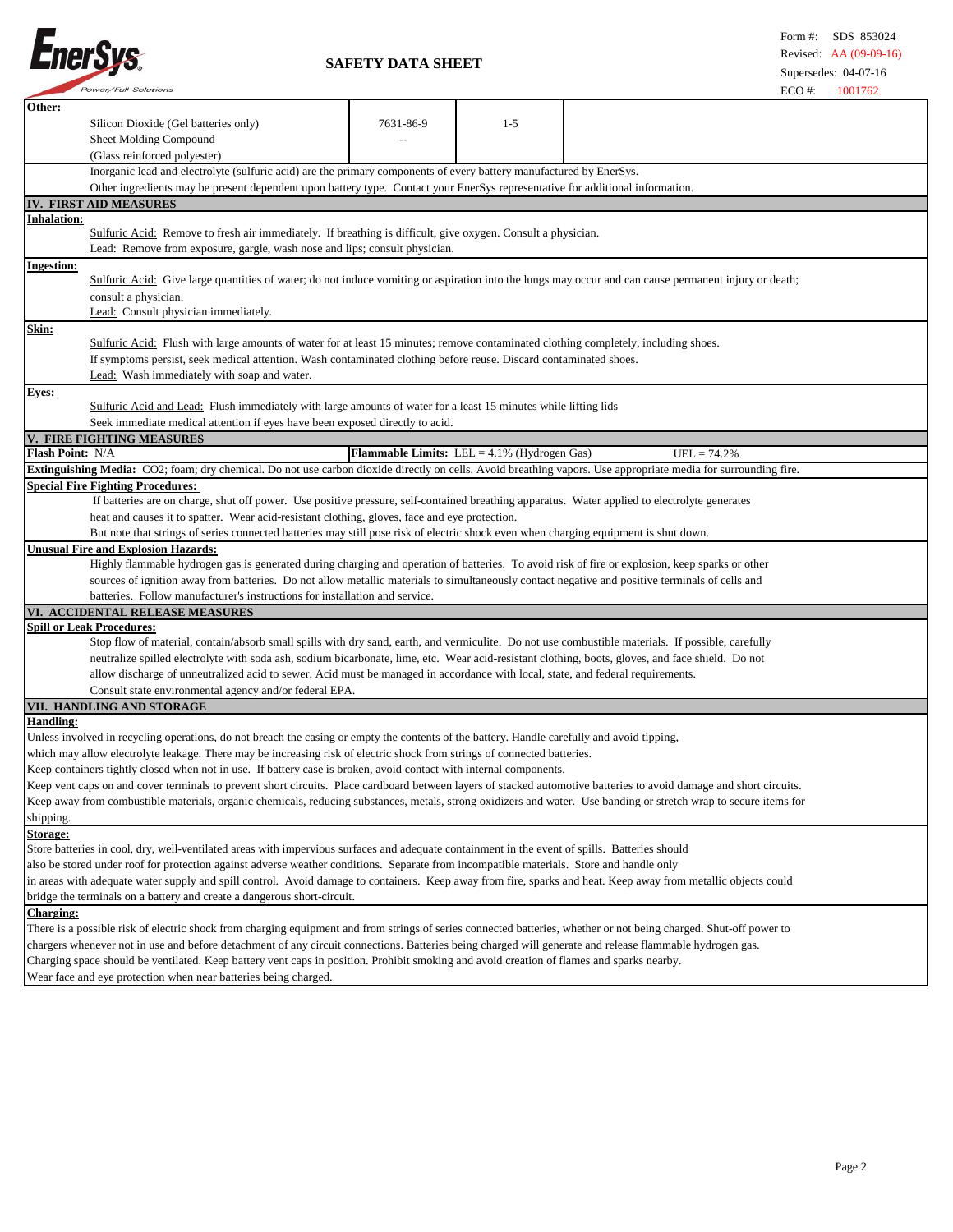

## **SAFETY DATA SHEET**

**VIII. EXPOSURE CONTROLS/PERSONAL PROTECTION Exposure Limits (mg/m3) Note: N.E.= Not Established**

| <b>INGREDIENTS</b>                                                                                                                                                  | <b>OSHA PEL</b>                                                                                                                                        | <b>ACGIH</b>    | <b>US NIOSH</b>                    | Quebec PEV     | Ontario OEL                              | EU OEL      |  |
|---------------------------------------------------------------------------------------------------------------------------------------------------------------------|--------------------------------------------------------------------------------------------------------------------------------------------------------|-----------------|------------------------------------|----------------|------------------------------------------|-------------|--|
| (Chemical/Common Names)                                                                                                                                             |                                                                                                                                                        |                 |                                    |                |                                          |             |  |
| Lead and Lead Compounds                                                                                                                                             |                                                                                                                                                        |                 |                                    |                |                                          |             |  |
| (inorganic)                                                                                                                                                         | 0.05                                                                                                                                                   | 0.05            | 0.05                               | 0.05           | 0.05                                     | 0.15(b)     |  |
| Antimony                                                                                                                                                            | 0.5                                                                                                                                                    | 0.5             | 0.5                                | 0.5            | 0.5                                      | $0.5$ (b,e) |  |
| Arsenic                                                                                                                                                             | 0.01                                                                                                                                                   | 0.01            | 0.002                              | 0.2            | 0.01                                     | N.E         |  |
| Calcium                                                                                                                                                             | N.E                                                                                                                                                    | N.E             | N.E                                | N.E            | N.E                                      | N.E         |  |
| Tin                                                                                                                                                                 | 2                                                                                                                                                      | 2               | $\boldsymbol{2}$                   | $\overline{2}$ | 2                                        | N.E         |  |
| Electrolyte (Sulfuric Acid)                                                                                                                                         | 1                                                                                                                                                      | 0.2             | 1                                  | 1              | 0.2                                      | 0.05(c)     |  |
| Polypropylene                                                                                                                                                       | N.E                                                                                                                                                    | N.E             | N.E                                | N.E            | N.E                                      | N.E         |  |
| Polystyrene                                                                                                                                                         | N.E                                                                                                                                                    | N.E             | N.E                                | N.E            | N.E                                      | N.E         |  |
| Styrene Acrylonitrile<br>Acrylonitrile Butadiene                                                                                                                    | N.E                                                                                                                                                    | N.E             | N.E                                | N.E            | N.E                                      | N.E         |  |
| Styrene                                                                                                                                                             | N.E                                                                                                                                                    | N.E             | N.E                                | N.E            | N.E                                      | N.E         |  |
| Styrene Butadiene                                                                                                                                                   | N.E                                                                                                                                                    | N.E             | N.E                                | N.E            | N.E                                      | N.E         |  |
| Polyvinylchloride                                                                                                                                                   | N.E                                                                                                                                                    | N.E             | N.E                                | N.E            | 1                                        | N.E         |  |
| Polycarbonate, Hard                                                                                                                                                 |                                                                                                                                                        |                 |                                    |                |                                          |             |  |
| Rubber, Polyethylene                                                                                                                                                | N.E                                                                                                                                                    | N.E             | N.E                                | N.E            | N.E                                      | N.E         |  |
| <b>Silicon Dioxide</b>                                                                                                                                              |                                                                                                                                                        |                 |                                    |                |                                          |             |  |
| (Gel Batteries Only)                                                                                                                                                | N.E                                                                                                                                                    | N.E             | N.E                                | N.E            | N.E                                      | N.E         |  |
|                                                                                                                                                                     |                                                                                                                                                        |                 |                                    |                |                                          |             |  |
|                                                                                                                                                                     |                                                                                                                                                        |                 |                                    |                |                                          |             |  |
| <b>Sheet Molding Compound</b>                                                                                                                                       |                                                                                                                                                        |                 |                                    |                |                                          |             |  |
| (Glass reinforced polyester)<br><b>NOTES:</b>                                                                                                                       | N.E                                                                                                                                                    | N.E             | N.E                                | N.E            | N.E                                      | N.E         |  |
|                                                                                                                                                                     |                                                                                                                                                        |                 |                                    |                |                                          |             |  |
| (b) As inhalable aerosol                                                                                                                                            |                                                                                                                                                        |                 |                                    |                |                                          |             |  |
| (c) Thoracic fraction                                                                                                                                               |                                                                                                                                                        |                 |                                    |                |                                          |             |  |
|                                                                                                                                                                     | (e) Based on OEL; SOf Austria, Belgium, Denmark, France, Netherlands, Switzerland, & U.K.                                                              |                 |                                    |                |                                          |             |  |
|                                                                                                                                                                     |                                                                                                                                                        |                 |                                    |                |                                          |             |  |
| <b>Engineering Controls (Ventilation):</b><br>Store and handle in well-ventilated area. If mechanical ventilation is used, components must be acid-resistant.       |                                                                                                                                                        |                 |                                    |                |                                          |             |  |
| Handle batteries cautiously to avoid spills. Make certain vent caps are on securely. Avoid contact with internal components. Wear protective                        |                                                                                                                                                        |                 |                                    |                |                                          |             |  |
|                                                                                                                                                                     | clothing, eye and face protection when filling, charging or handling batteries. Do not allow metallic materials to simultaneously contact both the     |                 |                                    |                |                                          |             |  |
|                                                                                                                                                                     | positive and negative terminals of the batteries. Charge the batteries in areas with adequate ventilation. General dilution ventilation is acceptable. |                 |                                    |                |                                          |             |  |
| <b>Respiratory Protection (NIOSH/MSHA approved):</b>                                                                                                                |                                                                                                                                                        |                 |                                    |                |                                          |             |  |
|                                                                                                                                                                     |                                                                                                                                                        |                 |                                    |                |                                          |             |  |
| None required under normal conditions. When concentrations of sulfuric acid mist are known to exceed the PEL, use NIOSH or MSHA-approved<br>respiratory protection. |                                                                                                                                                        |                 |                                    |                |                                          |             |  |
| <b>Skin Protection:</b>                                                                                                                                             |                                                                                                                                                        |                 |                                    |                |                                          |             |  |
|                                                                                                                                                                     | If battery case is damaged, use rubber or plastic acid-resistant gloves with elbow-length gauntlet, acid-resistant apron, clothing and boots.          |                 |                                    |                |                                          |             |  |
| <b>Eye Protection:</b>                                                                                                                                              |                                                                                                                                                        |                 |                                    |                |                                          |             |  |
|                                                                                                                                                                     | If battery case is damaged, use chemical goggles or face shield.                                                                                       |                 |                                    |                |                                          |             |  |
| <b>Other Protection:</b>                                                                                                                                            |                                                                                                                                                        |                 |                                    |                |                                          |             |  |
|                                                                                                                                                                     | In areas where sulfuric acid is handled in concentrations greater than 1%, emergency eyewash stations and showers should be provided,                  |                 |                                    |                |                                          |             |  |
|                                                                                                                                                                     | with unlimited water supply. Acid-resistant apron. Under severe exposure emergency conditions, wear acid-resistant clothing and boots.                 |                 |                                    |                |                                          |             |  |
| Face shield recommended when adding water or electrolyte to batteries, wash hands after handling.                                                                   |                                                                                                                                                        |                 |                                    |                |                                          |             |  |
| IX. PHYSICAL AND CHEMICAL PROPERTIES                                                                                                                                |                                                                                                                                                        |                 |                                    |                |                                          |             |  |
| Properties Listed Below are for Electrolyte:                                                                                                                        |                                                                                                                                                        |                 |                                    |                |                                          |             |  |
| <b>Boiling Point:</b>                                                                                                                                               |                                                                                                                                                        | $203 - 240$ °F  | Specific Gravity $(H2O = 1)$ :     |                | 1.215 to 1.350                           |             |  |
| <b>Melting Point:</b>                                                                                                                                               |                                                                                                                                                        | N/A             | Vapor Pressure (mm Hg):<br>10      |                |                                          |             |  |
| <b>Solubility in Water:</b>                                                                                                                                         |                                                                                                                                                        | 100%            | Vapor Density $(AIR = 1)$ :        |                | Greater than 1                           |             |  |
|                                                                                                                                                                     | Evaporation Rate: (Butyl Acetate = $1$ )                                                                                                               | Less than 1     | % Volatile by Weight:              |                | N/A                                      |             |  |
|                                                                                                                                                                     | pH:                                                                                                                                                    | $\sim$ 1 to 2   | <b>Flash Point:</b>                |                | Below room temperature (as hydrogen gas) |             |  |
| <b>LEL (Lower Explosive Limit)</b>                                                                                                                                  |                                                                                                                                                        | 4.1% (Hydrogen) | <b>UEL (Upper Explosive Limit)</b> |                | 74.2% (Hydrogen)                         |             |  |
|                                                                                                                                                                     | Manufactured article; no apparent odor.                                                                                                                |                 |                                    |                |                                          |             |  |
| <b>Appearance and Odor:</b><br>Electrolyte is a clear liquid with a sharp, penetrating, pungent odor.                                                               |                                                                                                                                                        |                 |                                    |                |                                          |             |  |
|                                                                                                                                                                     |                                                                                                                                                        |                 |                                    |                |                                          |             |  |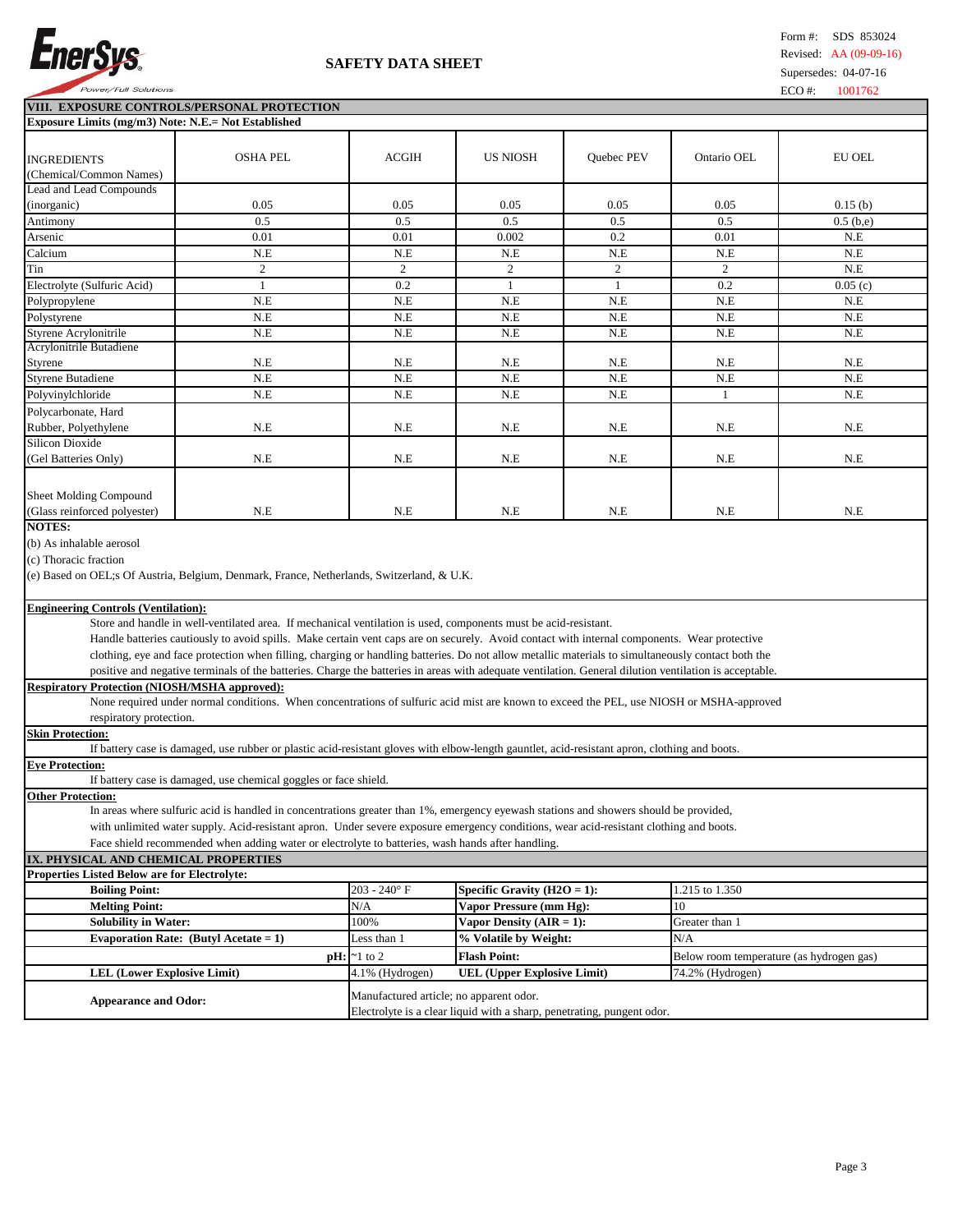

| X. STABILITY AND REACTIVITY                                                                                                                                          |
|----------------------------------------------------------------------------------------------------------------------------------------------------------------------|
| Stability: Stable X<br>Unstable                                                                                                                                      |
| This product is stable under normal conditions at ambient temperature                                                                                                |
| Conditions To Avoid: Prolonged overcharge; sources of ignition                                                                                                       |
| (ncompatibility: (Materials to avoid)                                                                                                                                |
| Sulfuric Acid: Contact with combustibles and organic materials may cause fire and explosion. Also reacts violently with strong reducing agents,                      |
| metals, sulfur trioxide gas, strong oxidizers and water. Contact with metals may produce toxic sulfur dioxide fumes and may release flammable                        |
|                                                                                                                                                                      |
| hydrogen gas.                                                                                                                                                        |
| Lead Compounds: Avoid contact with strong acids, bases, halides, halogenates, potassium nitrate, permanganate, peroxides, nascent hydrogen                           |
| and reducing agents.<br>Arsenic compounds: strong oxidizers; bromine azide. NOTE: hydrogen gas can react with inorganic arsenic to form the highly toxic gas-arsine. |
|                                                                                                                                                                      |
| <b>Hazardous Decomposition Products:</b><br>Sulfuric Acid: Sulfur trioxide, carbon monoxide, sulfuric acid mist, sulfur dioxide, and hydrogen sulfide.               |
|                                                                                                                                                                      |
| Lead Compounds: High temperatures likely to produce toxic metal fume, vapor, or dust; contact with strong acid or base or presence of nascent                        |
| hydrogen may generate highly toxic arsine gas.                                                                                                                       |
| <b>Hazardous Polymerization:</b>                                                                                                                                     |
| Will not occur                                                                                                                                                       |
| XI. TOXICOLOGICAL INFORMATION                                                                                                                                        |
| <b>Routes of Entry:</b>                                                                                                                                              |
| Sulfuric Acid: Harmful by all routes of entry.                                                                                                                       |
| Lead Compounds: Hazardous exposure can occur only when product is heated, oxidized or otherwise processed or damaged to create dust, vapor                           |
| or fume. The presence of nascent hydrogen may generate highly toxic arsine gas.                                                                                      |
| <b>Inhalation:</b>                                                                                                                                                   |
| Sulfuric Acid: Breathing of sulfuric acid vapors or mists may cause severe respiratory irritation.                                                                   |
| Lead Compounds: Inhalation of lead dust or fumes may cause irritation of upper respiratory tract and lungs.                                                          |
| <b>Ingestion:</b>                                                                                                                                                    |
| Sulfuric Acid: May cause severe irritation of mouth, throat, esophagus and stomach.                                                                                  |
| Lead Compounds: Acute ingestion may cause abdominal pain, nausea, vomiting, diarrhea and severe cramping. This may lead rapidly to systemic                          |
| toxicity and must be treated by a physician.                                                                                                                         |
| <b>Skin Contact:</b>                                                                                                                                                 |
| Sulfuric Acid: Severe irritation, burns and ulceration.                                                                                                              |
| Lead Compounds: Not absorbed through the skin.                                                                                                                       |
| Arsenic Compounds: Contact may cause dermatitis and skin hyper pigmentation.                                                                                         |
| <b>Eye Contact:</b>                                                                                                                                                  |
| Sulfuric Acid: Severe irritation, burns, cornea damage, and blindness.                                                                                               |
| Lead Components: May cause eye irritation.                                                                                                                           |
| <b>Effects of Overexposure - Acute:</b>                                                                                                                              |
| Sulfuric Acid: Severe skin irritation, damage to cornea, upper respiratory irritation.                                                                               |
| Lead Compounds: Symptoms of toxicity include headache, fatigue, abdominal pain, loss of appetite, muscular aches and weakness, sleep                                 |
| disturbances and irritability.                                                                                                                                       |
| <b>Effects of Overexposure - Chronic:</b>                                                                                                                            |
| Sulfuric Acid: Possible erosion of tooth enamel, inflammation of nose, throat and bronchial tubes.                                                                   |
| Lead Compounds: Anemia; neuropathy, particularly of the motor nerves, with wrist drop; kidney damage; reproductive changes in males and                              |
| females. Repeated exposure to lead and lead compounds in the workplace may result in nervous system toxicity. Some toxicologists report abnormal                     |
| conduction velocities in persons with blood lead levels of 50mcg/100 ml or higher. Heavy lead exposure may result in central nervous system damage,                  |
| encephalopathy and damage to the blood-forming (hematopoietic) tissues.                                                                                              |
| Carcinogenicity:                                                                                                                                                     |
| Sulfuric Acid: The International Agency for Research on Cancer (IARC) has classified "strong inorganic acid mist containing sulfuric acid" as a                      |
| Group 1 carcinogen, a substance that is carcinogenic to humans. This classification does not apply to liquid forms of sulfuric acid or sulfuric                      |
| acid solutions contained within a battery. Inorganic acid mist (sulfuric acid mist) is not generated under normal use of this product. Misuse of the                 |
| product, such as overcharging, may result in the generation of sulfuric acid mist.                                                                                   |
| Lead Compounds: Lead is listed as a Group 2A carcinogen, likely in animals at extreme doses. Per the guidance found in OSHA 29 CFR 1910.1200                         |
| Appendix F, this is approximately equivalent to GHS Category 1B. Proof of carcinogenicity in humans is lacking at present.                                           |
| Arsenic: Arsenic is listed by IARC as a Group 1 - carcinogenic to humans. Per the guidance found in OSHA 29 CFR 1910.1200 Appendix F, this is                        |
| approximately equivalent to GHS Category 1A.                                                                                                                         |
| <b>Medical Conditions Generally Aggravated by Exposure:</b>                                                                                                          |
| Overexposure to sulfuric acid mist may cause lung damage and aggravate pulmonary conditions. Contact of sulfuric acid with skin may aggravate                        |
|                                                                                                                                                                      |

diseases such as eczema and contact dermatitis. Lead and its compounds can aggravate some forms of kidney, liver and neurologic diseases.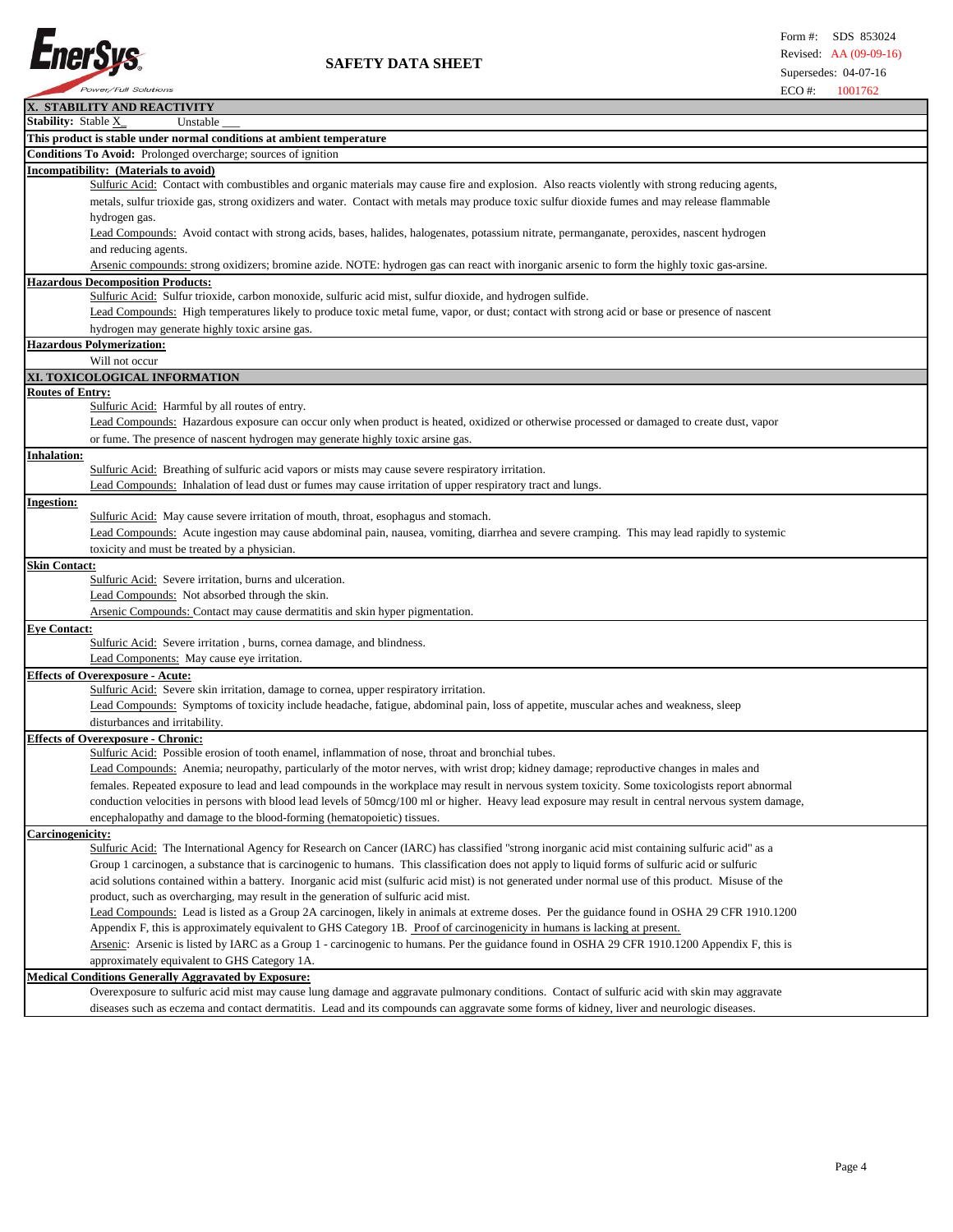

| <b>Acute Toxicity:</b>                                                                                                                                  |
|---------------------------------------------------------------------------------------------------------------------------------------------------------|
| Inhalation LD50:                                                                                                                                        |
| Electrolyte: LC50 rat: 375 mg/m3; LC50: guinea pig: 510 mg/m3                                                                                           |
| Elemental Lead: Acute Toxicity Point Estimate = 4500 ppmV (based on lead bullion)                                                                       |
| Elemental Arsenic: No data                                                                                                                              |
| Oral LD50:                                                                                                                                              |
| Electrolyte: rat: 2140 mg/kg                                                                                                                            |
| Elemental Lead: Acute Toxicity Estimate (ATE) = 500 mg/kg body weight (based on lead bullion)                                                           |
| Elemental Arsenic: LD50 mouse: 145 mg/kg                                                                                                                |
| Elemental Antimony: LD50 rat: 100 mg/kg                                                                                                                 |
| <b>Additional Health Data:</b>                                                                                                                          |
| All heavy metals, including the hazardous ingredients in this product, are taken into the body primarily by inhalation and ingestion.                   |
| Most inhalation problems can be avoided by adequate precautions such as ventilation and respiratory protection covered in Section 8.                    |
| Follow good personal hygiene to avoid inhalation and ingestion: wash hands, face, neck and arms thoroughly before eating, smoking or leaving the        |
| worksite. Keep contaminated clothing out of non-contaminated areas, or wear cover clothing when in such areas. Restrict the use and presence of food,   |
| tobacco and cosmetics to non-contaminated areas. Work clothes and work equipment used in contaminated areas must remain in designated areas and         |
| never taken home or laundered with personal non-contaminated clothing. This product is intended for industrial use only and should be isolated from     |
| children and their environment.                                                                                                                         |
|                                                                                                                                                         |
| The 19 <sup>th</sup> Amendment to EC Directive 67/548/EEC classified lead compounds, but not lead in metal form, as possibly toxic to reproduction.     |
| Risk phrase 61: May cause harm to the unborn child, applies to lead compounds, especially soluble forms.                                                |
| XII. ECOLOGICAL INFORMATION                                                                                                                             |
| <b>Environmental Fate:</b>                                                                                                                              |
| Lead is very persistent in soil and sediments. No data on environmental degradation. Mobility of metallic lead between ecological compartments is slow. |
| Bioaccumulation of lead occurs in aquatic and terrestrial animals and plants but little bioaccumulation occurs through the food chain.                  |
| Most studies include lead compounds and not elemental lead.                                                                                             |
| <b>Environmental Toxicity: Aquatic Toxicity:</b>                                                                                                        |
| Sulfuric acid:<br>24-hr LC50, freshwater fish (Brachydanio rerio): 82 mg/L                                                                              |
| 96 hr-LOEC, freshwater fish (Cyprinus carpio): 22 mg/L                                                                                                  |
| 48 hr LC50 (modeled for aquatic invertebrates): <1 mg/L, based on lead bullion<br>Lead:                                                                 |
| Arsenic:<br>24 hr LC50, freshwater fish (Carrassisus auratus) > $5000$ g/L.                                                                             |
| <b>Additional Information:</b>                                                                                                                          |
| · No known effects on stratospheric ozone depletion.                                                                                                    |
| · Volatile organic compounds: 0% (by Volume)                                                                                                            |
| · Water Endangering Class (WGK): NA                                                                                                                     |
| XIII. DISPOSAL CONSIDERATIONS (UNITED STATES)                                                                                                           |
| Spent batteries: Send to secondary lead smelter for recycling. Spent lead-acid batteries are not regulated as hazardous waste when the requirements of  |
| 40 CFR Section 266.80 are met. This should be managed in accordance with approved local, state and federal requirements. Consult state environmental    |
| agency and/or federal EPA.                                                                                                                              |
| <b>Electrolyte:</b>                                                                                                                                     |
| Place neutralized slurry into sealed containers and handle as applicable with state and federal regulations. Large water-diluted spills, after          |
| neutralization and testing, should be managed in accordance with approved local, state and federal requirements. Consult state environmental            |
| agency and/or federal EPA.                                                                                                                              |
|                                                                                                                                                         |

Following local, State/Provincial, and Federal/National regulations applicable to end-of-life characteristics will be the responsibility of the end-user.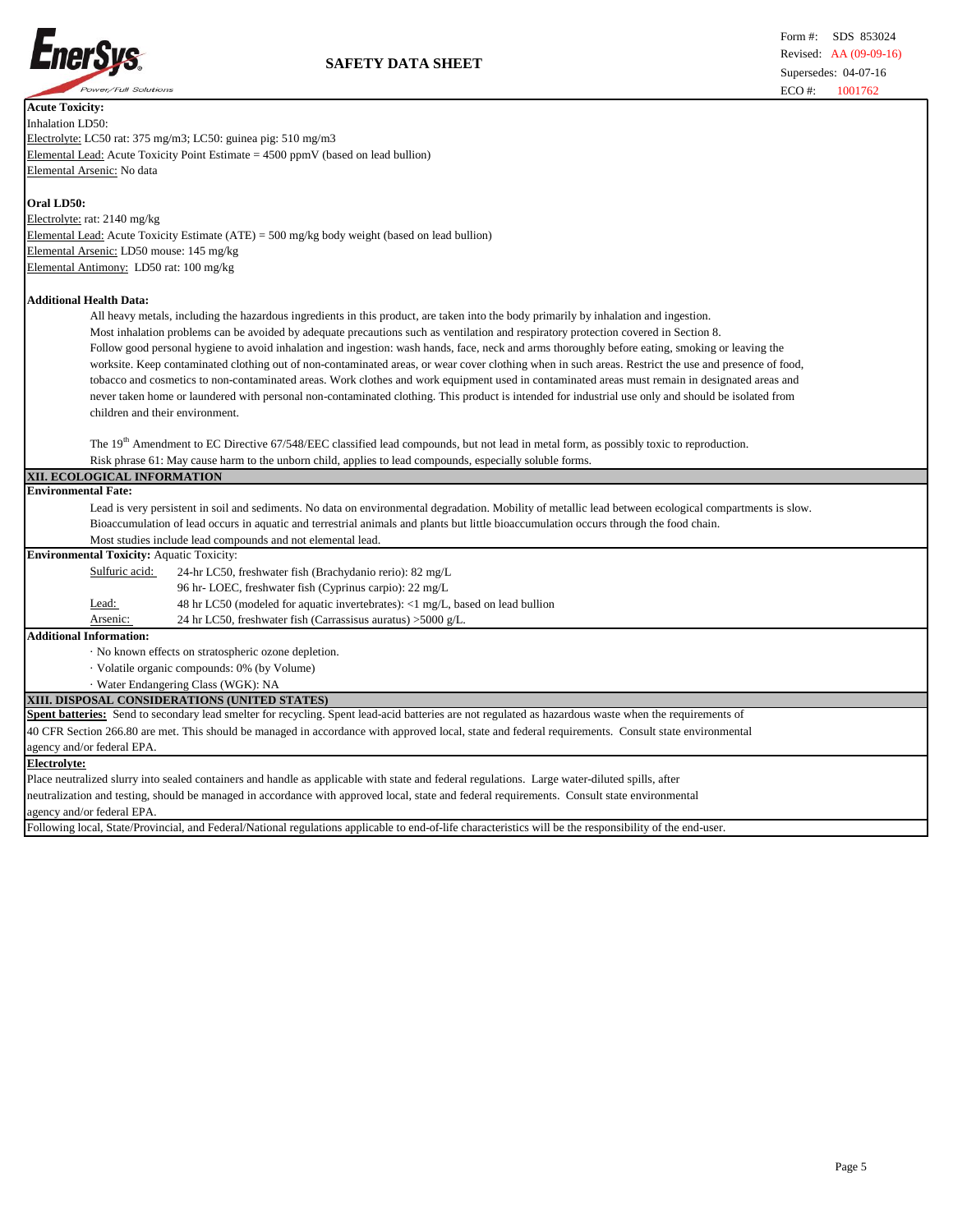

 **SAFETY DATA SHEET**

|                                                                                                               | XIV. TRANSPORT INFORMATION                                                                                                                                            |            |                                                                                                                                                                |  |  |  |
|---------------------------------------------------------------------------------------------------------------|-----------------------------------------------------------------------------------------------------------------------------------------------------------------------|------------|----------------------------------------------------------------------------------------------------------------------------------------------------------------|--|--|--|
| U.S. DOT:                                                                                                     |                                                                                                                                                                       |            |                                                                                                                                                                |  |  |  |
|                                                                                                               |                                                                                                                                                                       |            | Excepted from the hazardous materials regulations (HMR) because the batteries meet the requirements of 49 CFR 173.159(f) and 49 CFR 173.159a                   |  |  |  |
|                                                                                                               | of the U.S. Department of Transportation/s HMR. Battery and outer package must be marked "NONSPILLABLE" or "NONSPILLABLE BATTERY"                                     |            |                                                                                                                                                                |  |  |  |
|                                                                                                               | Battery terminals must be protected against short circuits.                                                                                                           |            |                                                                                                                                                                |  |  |  |
|                                                                                                               | <b>IATA Dangerous Goods Regulations DGR:</b>                                                                                                                          |            |                                                                                                                                                                |  |  |  |
|                                                                                                               |                                                                                                                                                                       |            | Excepted from the dangerous goods regulations because the batteries meet the requirements of Packing Instruction 872 and Special Provisions A67 of             |  |  |  |
|                                                                                                               |                                                                                                                                                                       |            | the International Air Transportation Association (IATA) Dangerous goods Regulations and International Civil Aviation Organization (ICAO) Technical             |  |  |  |
|                                                                                                               | Instructions. Battery Terminals must be protected against short circuits.                                                                                             |            |                                                                                                                                                                |  |  |  |
|                                                                                                               |                                                                                                                                                                       |            |                                                                                                                                                                |  |  |  |
|                                                                                                               | The words "NOT RESTRICTED", SPECIAL PROVISION A67" must be provided on an airway bill when air waybill is issued.                                                     |            |                                                                                                                                                                |  |  |  |
| <b>IMDG:</b>                                                                                                  |                                                                                                                                                                       |            |                                                                                                                                                                |  |  |  |
|                                                                                                               |                                                                                                                                                                       |            | Excepted from the dangerous goods regulations for transport by sea because the batteries meet the requirements of Special Provision 238 of the                 |  |  |  |
|                                                                                                               | International Maritime Dangerous Goods (IMDG CODE). Battery terminals must be protected against short circuits.                                                       |            |                                                                                                                                                                |  |  |  |
|                                                                                                               | XV. REGULATORY INFORMATION                                                                                                                                            |            |                                                                                                                                                                |  |  |  |
| UNITED STATES:                                                                                                |                                                                                                                                                                       |            |                                                                                                                                                                |  |  |  |
|                                                                                                               | EPA SARA Title III:                                                                                                                                                   |            |                                                                                                                                                                |  |  |  |
|                                                                                                               | Section 302 EPCRA Extremely Hazardous Substances (EHS):                                                                                                               |            |                                                                                                                                                                |  |  |  |
|                                                                                                               | Sulfuric acid is a listed "Extremely Hazardous Substance" under EPCRA, with a Threshold Planning Quantity (TPQ) of 1,000 lbs.                                         |            |                                                                                                                                                                |  |  |  |
|                                                                                                               |                                                                                                                                                                       |            | EPCRA Section 302 notification is required if 1000 lbs or more of sulfuric acid is present at one site (40 CFR 370.10). For more information consult           |  |  |  |
|                                                                                                               |                                                                                                                                                                       |            | 40 CFR Part 355. The quantity of sulfuric acid will vary by battery type. Contact your EnerSys representative for additional information.                      |  |  |  |
|                                                                                                               | Section 304 CERCLA Hazardous Substances:                                                                                                                              |            |                                                                                                                                                                |  |  |  |
|                                                                                                               | Reportable Quantity (RQ) for spilled 100% sulfuric acid under CERCLA (Superfund) and                                                                                  |            |                                                                                                                                                                |  |  |  |
|                                                                                                               |                                                                                                                                                                       |            | EPCRA (Emergency Planning and Community Right to Know Act) is 1,000 lbs. State and local reportable quantities for spilled sulfuric acid may vary.             |  |  |  |
|                                                                                                               | Section 311/312 Hazard Categorization:                                                                                                                                |            |                                                                                                                                                                |  |  |  |
|                                                                                                               |                                                                                                                                                                       |            | EPCRA Section 312 Tier Two reporting is required for non-automotive batteries if sulfuric acid is present in quantities of 500 lbs or more and/or if lead is   |  |  |  |
|                                                                                                               | present in quantities of 10,000 lbs or more. For more information consult 40 CFR 370.10 and 40 CFR 370.40.                                                            |            |                                                                                                                                                                |  |  |  |
|                                                                                                               | Section 313 EPCRA Toxic Substances:                                                                                                                                   |            |                                                                                                                                                                |  |  |  |
|                                                                                                               |                                                                                                                                                                       |            | 40 CFR section 372.38 (b) states: If a toxic chemical is present in an article at a covered facility, a person is not required to consider the quantity of the |  |  |  |
|                                                                                                               |                                                                                                                                                                       |            | toxic chemical present in such article when determining whether an applicable threshold has been met under § 372.25, § 372.27, or § 372.28 or                  |  |  |  |
|                                                                                                               |                                                                                                                                                                       |            | determining the amount of release to be reported under § 372.30. This exemption applies whether the person received the article from another person            |  |  |  |
|                                                                                                               | or the person produced the article. However, this exemption applies only to the quantity of the toxic chemical present in the article.                                |            |                                                                                                                                                                |  |  |  |
|                                                                                                               |                                                                                                                                                                       |            |                                                                                                                                                                |  |  |  |
|                                                                                                               | <b>Supplier Notification:</b>                                                                                                                                         |            |                                                                                                                                                                |  |  |  |
|                                                                                                               |                                                                                                                                                                       |            | This product contains toxic chemicals, which may be reportable under EPCRA Section 313 Toxic Chemical Release Inventory (Form R) requirements.                 |  |  |  |
|                                                                                                               |                                                                                                                                                                       |            | If you are a manufacturing facility under SIC codes 20 through 39, the following information is provided to enable you to complete the required reports:       |  |  |  |
|                                                                                                               |                                                                                                                                                                       |            |                                                                                                                                                                |  |  |  |
|                                                                                                               | <b>Toxic Chemical</b>                                                                                                                                                 | CAS Number | Approximate % by Wt.                                                                                                                                           |  |  |  |
|                                                                                                               | Lead                                                                                                                                                                  | 7439-92-1  | 60                                                                                                                                                             |  |  |  |
|                                                                                                               | Electrolyte                                                                                                                                                           |            |                                                                                                                                                                |  |  |  |
|                                                                                                               | (Sulfuric Acid (H2SO4/H2O))                                                                                                                                           | 7664-93-9  | $10 - 30$                                                                                                                                                      |  |  |  |
|                                                                                                               | * Antimony                                                                                                                                                            | 7440-36-0  | 2                                                                                                                                                              |  |  |  |
|                                                                                                               | * Arsenic                                                                                                                                                             | 7440-38-2  | 0.2                                                                                                                                                            |  |  |  |
|                                                                                                               | Tin                                                                                                                                                                   | 7440-31-5  | 0.2                                                                                                                                                            |  |  |  |
|                                                                                                               | See 40 CRG Part 370 for more details.                                                                                                                                 |            |                                                                                                                                                                |  |  |  |
|                                                                                                               |                                                                                                                                                                       |            |                                                                                                                                                                |  |  |  |
|                                                                                                               |                                                                                                                                                                       |            |                                                                                                                                                                |  |  |  |
|                                                                                                               | If you distribute this product to other manufacturers in SIC Codes 20 through 39, this information must be provided with the first shipment<br>of each calendar year. |            |                                                                                                                                                                |  |  |  |
|                                                                                                               |                                                                                                                                                                       |            |                                                                                                                                                                |  |  |  |
| The Section 313 supplier notification requirement does not apply to batteries, which are "consumer products". |                                                                                                                                                                       |            |                                                                                                                                                                |  |  |  |
|                                                                                                               |                                                                                                                                                                       |            |                                                                                                                                                                |  |  |  |
|                                                                                                               | * Not present in all battery types. Contact your EnerSys representative for additional information.                                                                   |            |                                                                                                                                                                |  |  |  |